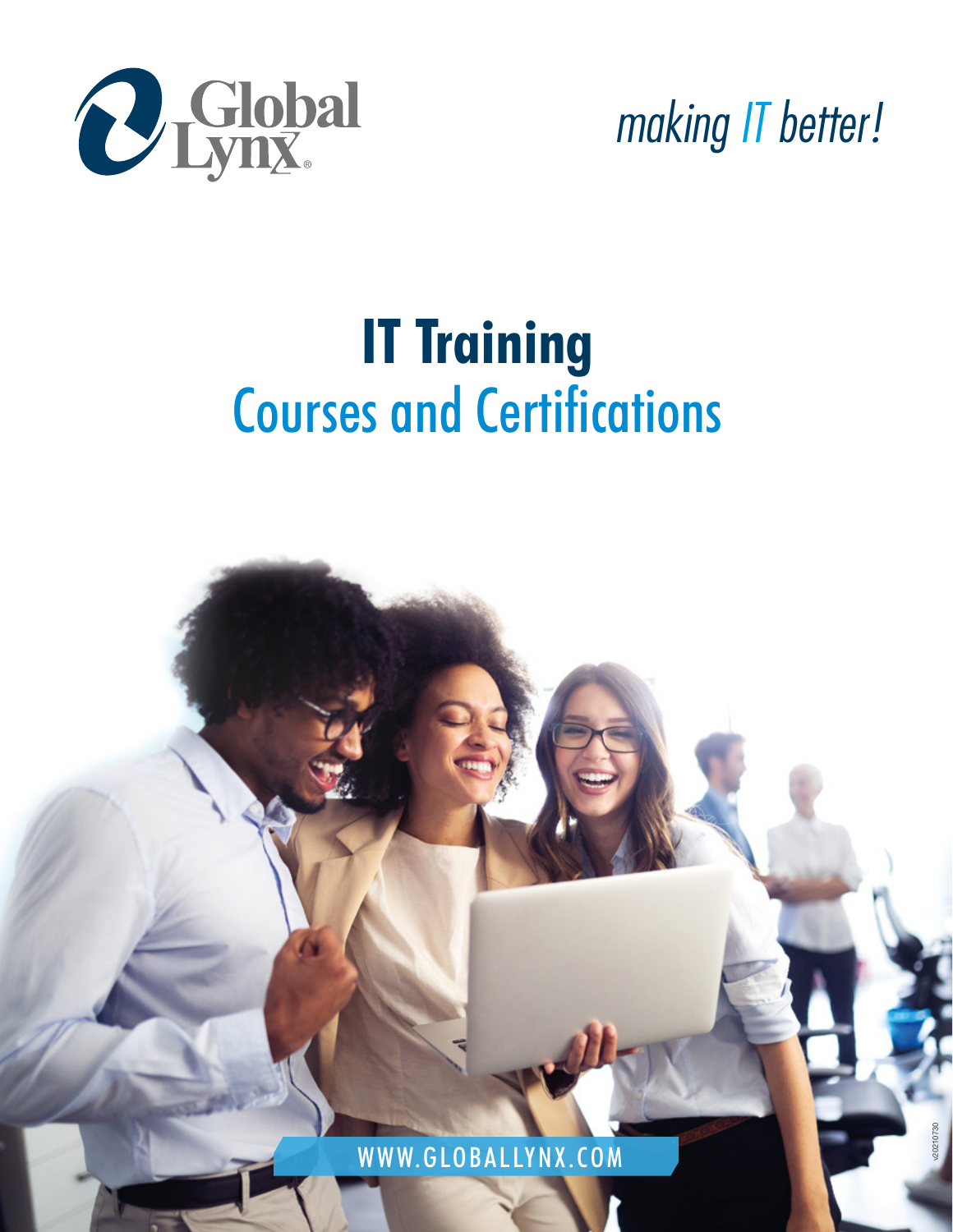## Develop your **professional skills** with our virtual courses with **live trainer**

Avoid **travel costs** and **risks.**

Get trained from your home or office.

**Maintain productivity** by dedicating only 4 hours per day to training.

**Share experience** with other students from multiple organizations in different locations.

Engage with the trainer the same way you would in an on-site class.

Become **certified in official programs** through online exams.

























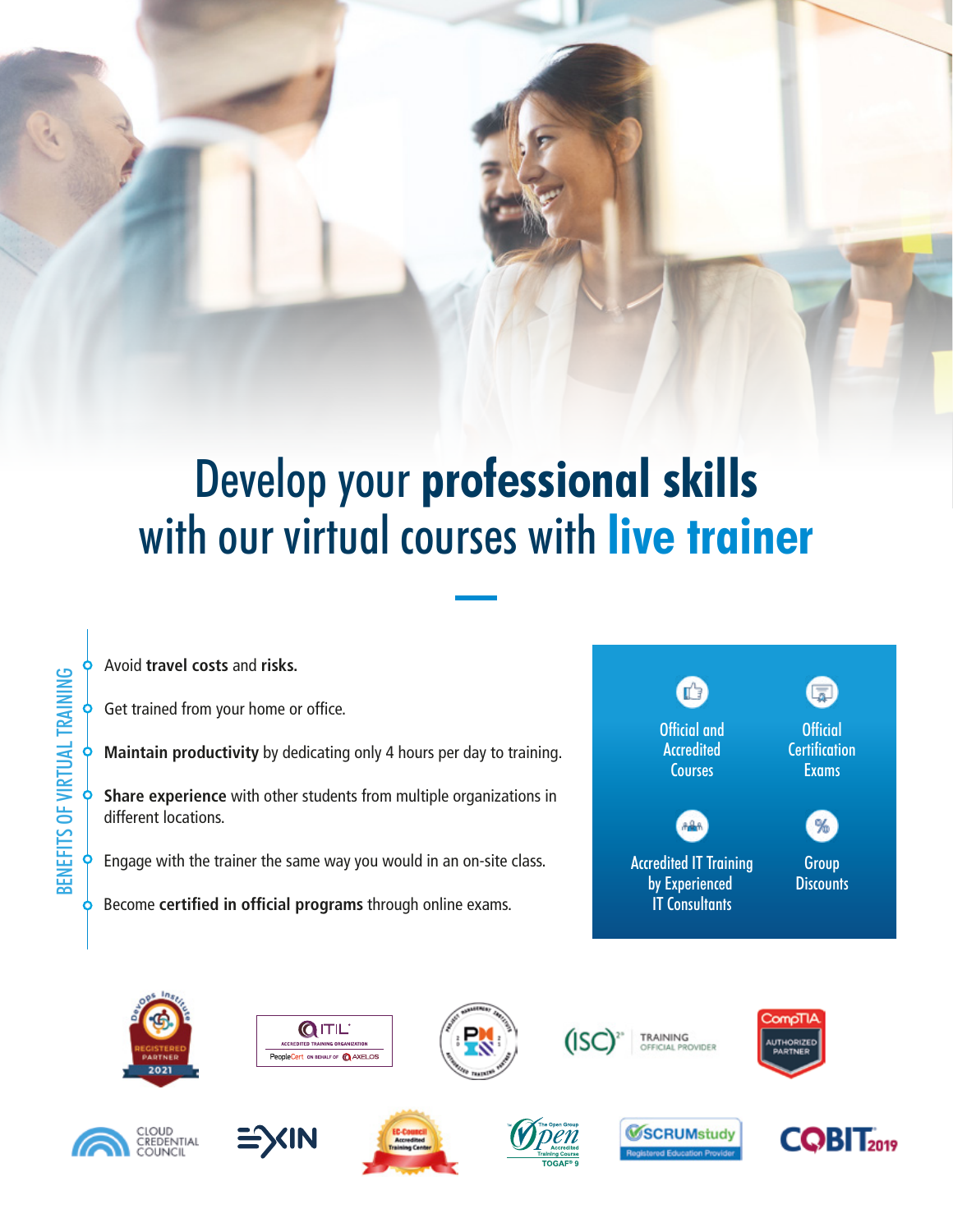## **TRAINING & CERTIFICATION COURSES**

| <b>COURSE NAME</b>                                                                                                            | <b>CERTIFICATION BODY</b>                                    | <b>FORMAT</b>                                                          | <b>DURATION</b><br>(HOURS)           | <b>CERTIFICATION</b>   |
|-------------------------------------------------------------------------------------------------------------------------------|--------------------------------------------------------------|------------------------------------------------------------------------|--------------------------------------|------------------------|
| Agile                                                                                                                         |                                                              |                                                                        |                                      |                        |
| AgileSHIFT                                                                                                                    | <b>AXELOS / PeopleCert</b>                                   | Instructor-led; On-site / Virtual                                      | 16                                   | Yes                    |
| Lean IT Foundation                                                                                                            | <b>EXIN</b>                                                  | Instructor-led; On-site / Virtual                                      | 16                                   | Yes                    |
| <b>Scrum Master Certified (SMC)</b>                                                                                           | SCRUMstudy                                                   | Instructor-led; On-site / Virtual                                      | 16                                   | <b>Yes</b>             |
| ITIL 4 Specialist: High-Velocity IT (HVIT)                                                                                    | <b>AXELOS / PeopleCert</b>                                   | Instructor-led; On-site / Virtual                                      | 24                                   | <b>Yes</b>             |
| <b>Certified Agile Service Manager (CASM)</b>                                                                                 | DevOps Institute                                             | Instructor-led; On-site / Virtual                                      | 16                                   | <b>Yes</b>             |
| Certified Strategic Agility Professional (CSAP)                                                                               | Glomark-Governan                                             | Instructor-led; On-site / Virtual                                      | 12                                   | <b>Yes</b>             |
| <b>Artificial Intelligence</b>                                                                                                |                                                              |                                                                        |                                      |                        |
| Artificial Intelligence Specialist                                                                                            | Arcitura                                                     | E-Learning; Self-study                                                 | 24                                   | <b>Yes</b>             |
| <b>Machine Learning Specialist</b>                                                                                            | Arcitura                                                     | E-Learning; Self-study                                                 | 24                                   | <b>Yes</b>             |
| <b>Blockchain Architect</b>                                                                                                   | Arcitura                                                     | E-Learning; Self-study                                                 | 24                                   | <b>Yes</b>             |
| <b>IoT Architect</b>                                                                                                          | Arcitura                                                     | E-Learning; Self-study                                                 | 24                                   | Yes                    |
| <b>Artificial Intelligence Essentials</b>                                                                                     | <b>EXIN</b>                                                  | Instructor-led; On-site / Virtual                                      | $6\overline{6}$                      | <b>Yes</b>             |
| <b>Blockchain Essentials</b>                                                                                                  | <b>EXIN</b>                                                  | Instructor-led; On-site / Virtual                                      | $\overline{7}$                       | <b>Yes</b>             |
| Introduction to loT                                                                                                           | Cisco                                                        | E-Learning; Self-study                                                 | 20                                   | <b>No</b>              |
|                                                                                                                               |                                                              |                                                                        |                                      |                        |
| <b>Audit</b>                                                                                                                  |                                                              |                                                                        |                                      |                        |
| Internal Auditor for an ISMS (based on ISO/IEC 27001)                                                                         | <b>ERCA</b>                                                  | Instructor-led; On-site / Virtual                                      | 24                                   | <b>Yes</b>             |
| <b>Certified Information Systems Auditor (CISA)</b>                                                                           | <b>ISACA</b>                                                 | Instructor-led; On-site / Virtual                                      | 40                                   | <b>Yes</b>             |
| <b>Business Analysis (IT)</b>                                                                                                 |                                                              |                                                                        |                                      |                        |
| <b>Business Analyst (IT)</b>                                                                                                  | <b>Ohio Computer Academy</b>                                 | Instructor-led; On-site / Virtual                                      | 24                                   | <b>No</b>              |
| <b>Data Analytics</b>                                                                                                         | <b>Ohio Computer Academy</b>                                 | Instructor-led; On-site / Virtual                                      | 20                                   | <b>No</b>              |
| <b>Tableau Basics</b>                                                                                                         | N/A                                                          | E-Learning; Self-study                                                 | 10                                   | <b>No</b>              |
| Tableau for Beginners (Introduction)                                                                                          | <b>Ohio Computer Academy</b>                                 | Instructor-led: On-site / Virtual                                      | 10                                   | <b>No</b>              |
| <b>Tableau Certification</b>                                                                                                  | Tableau/Ohio Computer Academy                                | Instructor-led; On-site / Virtual                                      | 20                                   | Optional               |
| <b>Tableau Advanced</b>                                                                                                       | <b>Ohio Computer Academy</b>                                 | Instructor-led; On-site / Virtual                                      | 20                                   | <b>No</b>              |
| <b>Power BI Basics</b>                                                                                                        | N/A                                                          | E-Learning; Self-study                                                 | 10                                   | <b>No</b>              |
| Power BI Desktop                                                                                                              | Ohio Computer Academy                                        | Instructor-led; On-site / Virtual                                      | 20                                   | Optional               |
| <b>Cognos Analytics</b>                                                                                                       | <b>Ohio Computer Academy</b>                                 | Instructor-led; On-site / Virtual                                      | 40                                   | <b>No</b>              |
| <b>QlikView</b>                                                                                                               | <b>Ohio Computer Academy</b>                                 | Instructor-led; On-site / Virtual                                      | 40                                   | Optional               |
| <b>Qlik Sense Visualizations</b>                                                                                              | <b>Ohio Computer Academy</b>                                 | Instructor-led; On-site / Virtual                                      | 16                                   | Optional               |
| <b>Qlik Sense Architect</b>                                                                                                   | <b>Ohio Computer Academy</b>                                 | Instructor-led; On-site / Virtual                                      | 24                                   | Optional               |
| <b>Hyperion Essbase</b>                                                                                                       | <b>Ohio Computer Academy</b>                                 | Instructor-led; On-site / Virtual                                      | 40                                   | <b>No</b>              |
| Microsoft Excel 2019: Data Analysis with Power Pivot<br>MS Excel 2016/2019 - Data Analysis with Pivot Tables                  | <b>Ohio Computer Academy</b><br><b>Ohio Computer Academy</b> | Instructor-led; On-site / Virtual                                      | 16<br>16                             | <b>No</b><br><b>No</b> |
| <b>MS Access</b>                                                                                                              | <b>Ohio Computer Academy</b>                                 | Instructor-led; On-site / Virtual<br>Instructor-led; On-site / Virtual | 30                                   | <b>No</b>              |
| <b>MS Database Fundamentals</b>                                                                                               | <b>Ohio Computer Academy</b>                                 | Instructor-led; On-site / Virtual                                      | 24                                   | <b>No</b>              |
| <b>Oracle Basics</b>                                                                                                          | N/A                                                          | E-Learning; Self-study                                                 | 10                                   | <b>No</b>              |
| Oracle SQL                                                                                                                    | <b>Ohio Computer Academy</b>                                 | Instructor-led; On-site / Virtual                                      | 20                                   | <b>No</b>              |
| R, SQL, Tableau Bundle                                                                                                        | <b>Ohio Computer Academy</b>                                 | Instructor-led; On-site / Virtual                                      | 44                                   | <b>No</b>              |
|                                                                                                                               |                                                              |                                                                        |                                      |                        |
| <b>Business Analysis (Strategic)</b>                                                                                          |                                                              |                                                                        |                                      |                        |
| Business Analyst: Business Architecture, Capabilities and Outcomes                                                            | Governan                                                     | Instructor-led; On-site / Virtual                                      | 12                                   | Yes                    |
| <b>Business Analyst: Business Case</b>                                                                                        | Governan                                                     | Instructor-led; On-site / Virtual                                      | $\bf 8$                              | Yes                    |
| <b>Business Analyst: Business Needs and Solution Evaluation</b>                                                               | Governan                                                     | Instructor-led; On-site / Virtual                                      | $\boldsymbol{8}$                     | Yes                    |
| <b>Business Analyst: Solution ROI Fundamentals</b>                                                                            | Governan                                                     | Instructor-led; On-site / Virtual                                      | $8\phantom{1}$                       | Yes                    |
| <b>Business Analyst: Solution Total Benefit (TBO) Analysis</b><br><b>Business Analyst: Solution Total Cost (TCO) Analysis</b> | Governan<br>Governan                                         | Instructor-led; On-site / Virtual<br>Instructor-led: On-site / Virtual | $\boldsymbol{8}$<br>$\boldsymbol{8}$ | Yes                    |
| Business Analyst: Stakeholders, Metrics, and Collaboration                                                                    | Governan                                                     | Instructor-led; On-site / Virtual                                      | $\boldsymbol{8}$                     | Yes<br>Yes             |
| <b>Business Analyst: Data Business Strategy</b>                                                                               | Governan                                                     | Instructor-led; On-site / Virtual                                      | 12                                   | Yes                    |
| <b>Certified Digital Transformation Strategist (CDTS)</b>                                                                     | Governan                                                     | Instructor-led; On-site / Virtual                                      | 12                                   | Yes                    |
| Artificial Intelligence: Implications for Business Strategy                                                                   | Governan                                                     | Instructor-led; On-site / Virtual                                      | 16                                   | Yes                    |
| Excellence in Value Creation Foundation (EVC Foundation)                                                                      | Governan                                                     | Instructor-led; On-site / Virtual                                      | $8\phantom{.}$                       | Yes                    |
| Excellence in Value Creation Strategist (EVC Strategist)                                                                      | Governan                                                     | Instructor-led; On-site / Virtual                                      | $\overline{12}$                      | Yes                    |
| <b>IT Value Creation Essentials</b>                                                                                           | Governan                                                     | E-Learning; Self-study                                                 | $\overline{2}$                       | Yes                    |
|                                                                                                                               |                                                              |                                                                        |                                      |                        |
|                                                                                                                               |                                                              |                                                                        |                                      |                        |
|                                                                                                                               |                                                              |                                                                        |                                      |                        |
|                                                                                                                               |                                                              |                                                                        |                                      |                        |
|                                                                                                                               |                                                              |                                                                        |                                      |                        |
|                                                                                                                               |                                                              |                                                                        |                                      |                        |



*making IT better!*<br>administration@qloballynx.com and the stration@dloballynx.com and this administration@qloballynx.com 5000 Arlington Centre Blvd. Building 2, Suite 2125 Columbus, OH 43220, US · (614) 347-1994 administration@globallynx.com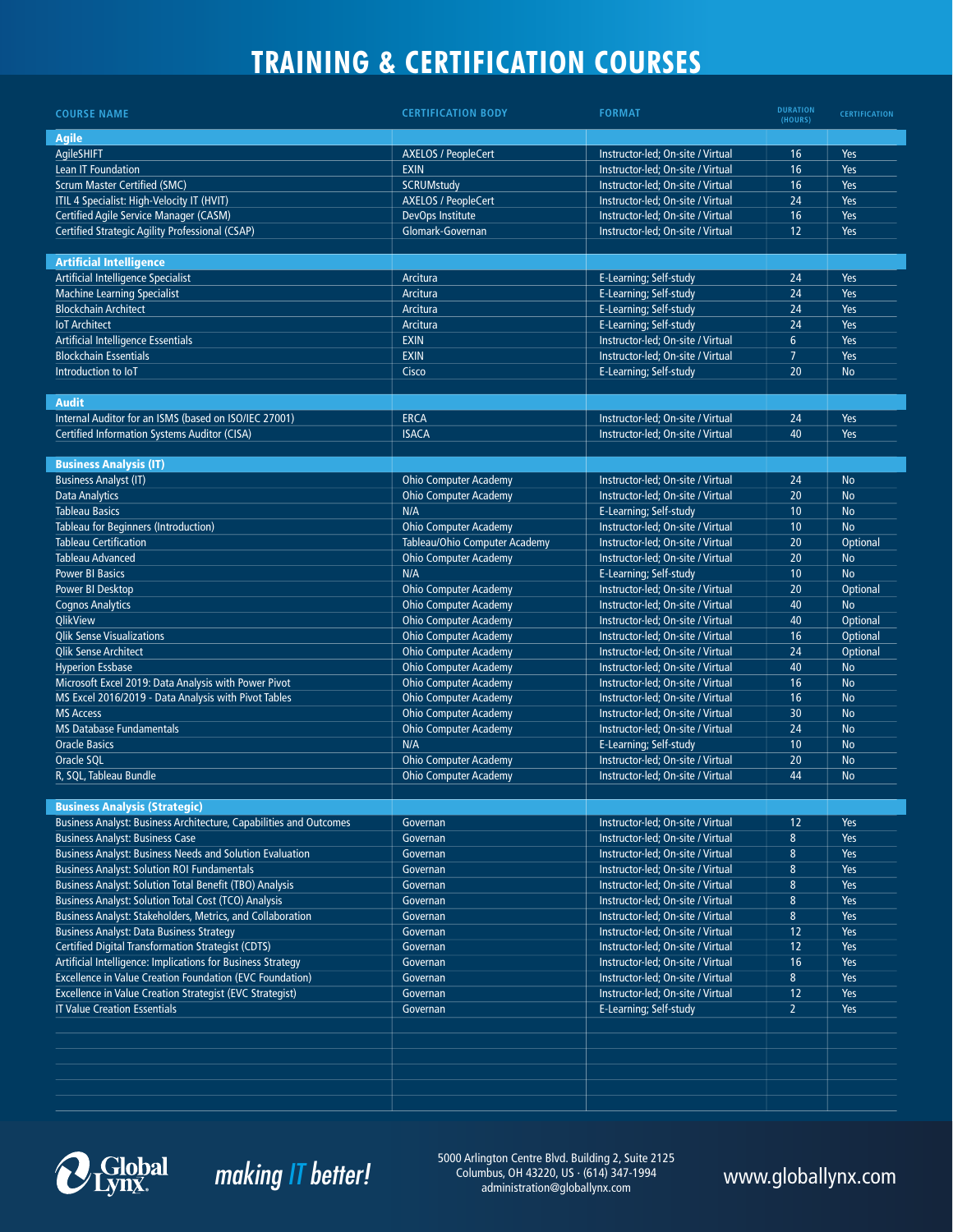## **TRAINING & CERTIFICATION COURSES**

| <b>COURSE NAME</b>                                                | <b>CERTIFICATION BODY</b>              | <b>FORMAT</b>                     | <b>DURATION</b><br>(HOURS) | <b>CERTIFICATION</b> |
|-------------------------------------------------------------------|----------------------------------------|-----------------------------------|----------------------------|----------------------|
| <b>Cloud</b>                                                      |                                        |                                   |                            |                      |
| <b>Cloud Technology Professional</b>                              | Arcitura                               | E-Learning; Self-study            | 24                         | Yes                  |
| <b>Cloud Architect</b>                                            | Arcitura                               | E-Learning; Self-study            | 40                         | Yes                  |
| <b>Cloud Security Specialist</b>                                  | Arcitura                               | E-Learning; Self-study            | 40                         | Yes                  |
| <b>Cloud Virtualization Specialist</b>                            | Arcitura                               | E-Learning; Self-study            | 40                         | Yes                  |
| <b>Professional Cloud Administrator</b>                           | <b>Cloud Credencial Council / EXIN</b> | Instructor-led; On-site / Virtual | 24                         | Yes                  |
| <b>Professional Cloud Service Manager</b>                         | <b>Cloud Credencial Council / EXIN</b> | Instructor-led; On-site / Virtual | 24                         | Yes                  |
| <b>AWS Certified Cloud Practitioner</b>                           | AWS/Ohio Computer Academy              | Instructor-led; On-site / Virtual | 20                         | Optional             |
| <b>AWS Solutions Architect</b>                                    | <b>AWS/Ohio Computer Academy</b>       | Instructor-led; On-site / Virtual | 30                         | Optional             |
| <b>Microsoft Azure</b>                                            | <b>Ohio Computer Academy</b>           | Instructor-led; On-site / Virtual | 20                         | <b>No</b>            |
|                                                                   |                                        |                                   |                            |                      |
| <b>Computing</b>                                                  |                                        |                                   |                            |                      |
| CompTIA A+                                                        | CompTIA                                | Instructor-led; On-site / Virtual | 40                         | Yes                  |
| <b>IT Basics</b>                                                  | N/A                                    | E-Learning; Self-study            | 10                         | <b>No</b>            |
| <b>IT Fundamentals</b>                                            | <b>Ohio Computer Academy</b>           | Instructor-led; On-site / Virtual | 20                         | <b>No</b>            |
| <b>MS Excel Advanced</b>                                          | <b>Ohio Computer Academy</b>           | Instructor-led; On-site / Virtual | 20                         | <b>No</b>            |
| <b>Cybersecurity</b>                                              |                                        |                                   |                            |                      |
| CompTIA Security+                                                 | CompTIA                                | Instructor-led; On-site / Virtual | 40                         | Yes                  |
| Certified Security Analyst - Penetration Testing (ECSA)           | <b>EC-Council</b>                      | Instructor-led; On-site / Virtual | 40                         | Yes                  |
| <b>Computer Hacking Forensic Investigator (CHFI)</b>              | <b>EC-Council</b>                      | Instructor-led; On-site / Virtual | 40                         | <b>Yes</b>           |
| Certified Secure Programmer .NET or JAVA (ECSP)                   | <b>EC-Council</b>                      | Instructor-led; On-site / Virtual | 24                         | Yes                  |
| <b>Certified Network Defender (CND)</b>                           | <b>EC-Council</b>                      | Instructor-led; On-site / Virtual | 40                         | Yes                  |
| <b>Certified Ethical Hacker (CEH)</b>                             | <b>EC-Council</b>                      | Instructor-led; On-site / Virtual | 40                         | <b>Yes</b>           |
| <b>Certified Encryption Specialist (ECES)</b>                     | <b>EC-Council</b>                      | Instructor-led; On-site / Virtual | 24                         | Yes                  |
| Certified Incident Handler (ECIH)                                 | <b>EC-Council</b>                      | Instructor-led; On-site / Virtual | 16                         | Yes                  |
| <b>Disaster Recovery Professional (EDRP)</b>                      | <b>EC-Council</b>                      | Instructor-led; On-site / Virtual | 40                         | <b>Yes</b>           |
| Introduction to Cybersecurity                                     | Cisco                                  | E-Learning; Self-study            | 15                         | <b>No</b>            |
| <b>Cybersecurity Essentials</b>                                   | Cisco                                  | E-Learning; Self-study            | 30                         | <b>No</b>            |
|                                                                   |                                        |                                   |                            |                      |
| <b>Data Science</b><br><b>Big Data Science Professional</b>       | Arcitura                               | E-Learning; Self-study            | 24                         | <b>Yes</b>           |
| <b>Big Data Scientist</b>                                         | Arcitura                               | E-Learning; Self-study            | 40                         | <b>Yes</b>           |
| <b>Big Data Engineer</b>                                          | Arcitura                               | E-Learning; Self-study            | 40                         | <b>Yes</b>           |
| <b>Big Data Architect</b>                                         | Arcitura                               | E-Learning; Self-study            | 40                         | Yes                  |
| Data Structures and Algorithms                                    | <b>Ohio Computer Academy</b>           | Instructor-led; On-site / Virtual | 30                         | <b>No</b>            |
| <b>Big Data Hadoop</b>                                            | <b>Ohio Computer Academy</b>           | Instructor-led; On-site / Virtual | 35                         | <b>No</b>            |
| Snowflake - Cloud Data Warehouse                                  | <b>Ohio Computer Academy</b>           | Instructor-led; On-site / Virtual | 25                         | <b>No</b>            |
| <b>SQL Server</b>                                                 | <b>Ohio Computer Academy</b>           | Instructor-led; On-site / Virtual | 30                         | <b>No</b>            |
|                                                                   |                                        |                                   |                            |                      |
| <b>DevOps</b>                                                     |                                        |                                   |                            |                      |
| <b>DevOps Specialist</b>                                          | Arcitura                               | E-Learning; Self-study            | 24                         | <b>Yes</b>           |
| <b>Containerization Architect</b>                                 | Arcitura                               | E-Learning; Self-study            | 24                         | <b>Yes</b>           |
| DevOps Foundation (DOF)                                           | <b>DevOps Institute</b>                | Instructor-led; On-site / Virtual | 16                         | Yes                  |
| DevOps Leader (DOL)                                               | DevOps Institute                       | Instructor-led; On-site / Virtual | 16                         | Yes                  |
| <b>Continuous Testing Foundation (CTF)</b>                        | DevOps Institute                       | Instructor-led; On-site / Virtual | 16                         | Yes                  |
| DevSecOps Foundation (DSOF)                                       | DevOps Institute                       | Instructor-led; On-site / Virtual | 16                         | Yes                  |
| Continuous Delivery Ecosystem Foundation (CDEF)                   | DevOps Institute                       | Instructor-led; On-site / Virtual | 16                         | Yes                  |
| Site Reliability Engineering Foundation (SRE)                     | DevOps Institute                       | Instructor-led; On-site / Virtual | 16                         | Yes                  |
| <b>Site Reliability Engineering Practitioner</b>                  | DevOps Institute                       | Instructor-led; On-site / Virtual | 16                         | Yes                  |
| DevOps Fundamentals                                               | PeopleCert                             | Instructor-led; On-site / Virtual | 20                         | Yes                  |
| DevOps Leadership                                                 | PeopleCert                             | Instructor-led; On-site / Virtual | 20                         | Yes                  |
| <b>Information Security</b>                                       |                                        |                                   |                            |                      |
| Information Security Foundation (based on ISO/IEC 27001)          | <b>EXIN</b>                            | Instructor-led; On-site / Virtual | 16                         | Yes                  |
| Information Security Risk Management (based on ISO/IEC 27005)     | <b>EXIN</b>                            | Instructor-led; On-site / Virtual | 16                         | Yes                  |
| <b>Certified Information Security Manager (CISM)</b>              | <b>ISACA</b>                           | Instructor-led; On-site / Virtual | 40                         | Yes                  |
| Certified Information Systems Security Professional (CISSP)       | ISC <sub>2</sub>                       | Instructor-led; On-site / Virtual | 40                         | Yes                  |
| Certified Cloud Security Professional (CCSP)                      | ISCZ                                   | Instructor-led; On-site / Virtual | 40                         | Yes                  |
| <b>Systems Security Certified Practitioner (SSCP)</b>             | ISC <sub>2</sub>                       | Instructor-led; On-site / Virtual | 40                         | Yes                  |
| HealthCare Information Security and Privacy Practitioner (HCISPP) | ISC <sub>2</sub>                       | Instructor-led; On-site / Virtual | 40                         | Yes                  |
| <b>Certified Authorization Professional (CAP)</b>                 | ISCZ                                   | Instructor-led; On-site / Virtual | 40                         | Yes                  |
| Certified Secure Software Lifecycle Professional (CSSLP)          | ISC <sub>2</sub>                       | Instructor-led; On-site / Virtual | 40                         | Yes                  |



*making IT better!*<br>administration@globallynx.com www.globallynx.com 5000 Arlington Centre Blvd. Building 2, Suite 2125 Columbus, OH 43220, US · (614) 347-1994 administration@globallynx.com